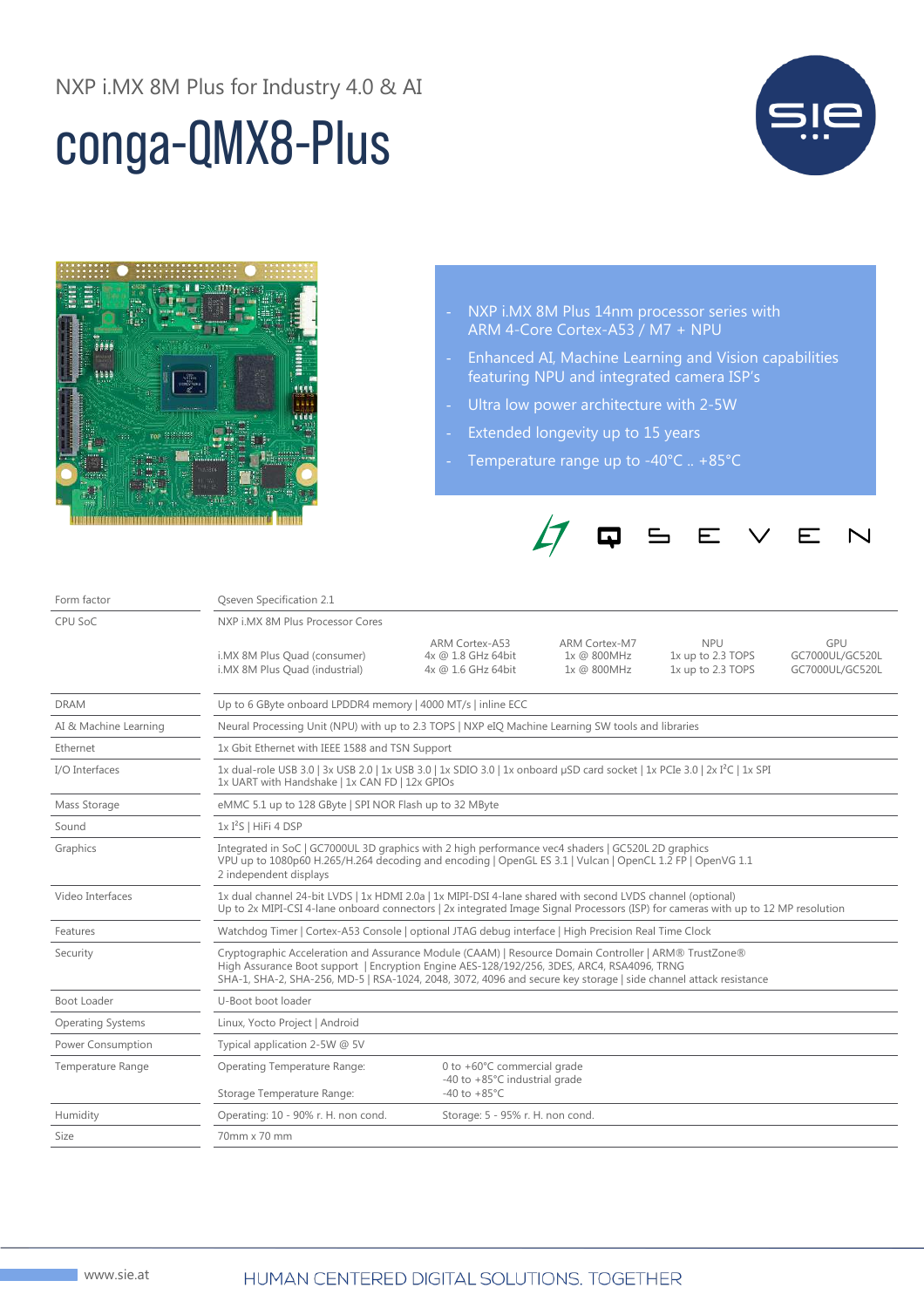## conga-QMX8-Plus | Block Diagram





\* Assembly Option